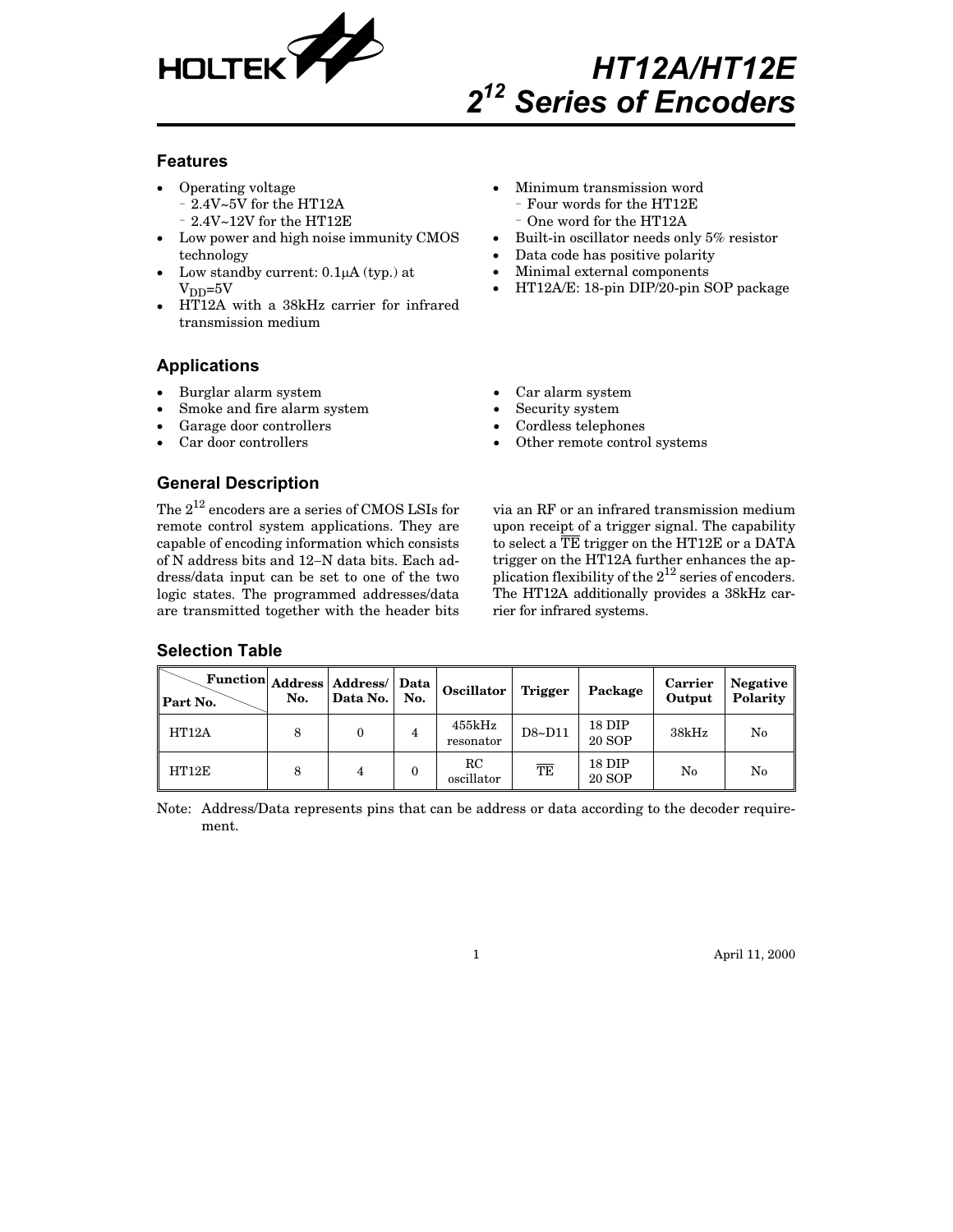

*HT12A/HT12E*

## **Block Diagram**

**TE trigger**

 $\operatorname{HT12E}$ 



#### **DATA trigger**

HT12A



Note: The address data pins are available in various combinations (refer to the address/data table).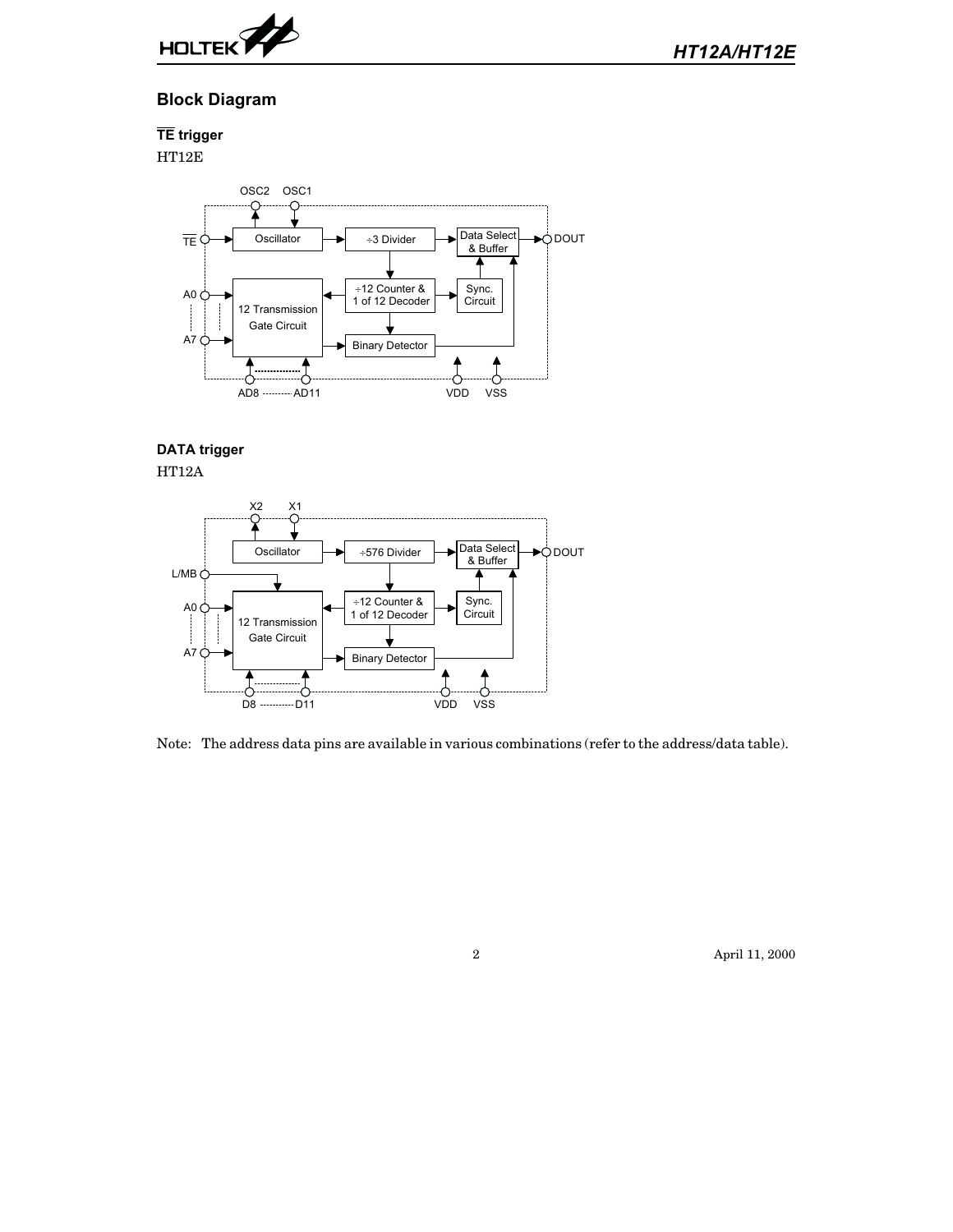

## **Pin Assignment**

| 8-Address<br>4-Data                                                                                                                                       |                                                                                                                                                               | 8-Address<br>4-Data                                                                                                                                         |                                                                                                                                                                    | 8-Address<br>4-Address/Data                                                                                                           |                                                                                                                                                                         | 8-Address<br>4-Address/Data                                                                                                                                         |                                                                                                                                                                         |  |  |
|-----------------------------------------------------------------------------------------------------------------------------------------------------------|---------------------------------------------------------------------------------------------------------------------------------------------------------------|-------------------------------------------------------------------------------------------------------------------------------------------------------------|--------------------------------------------------------------------------------------------------------------------------------------------------------------------|---------------------------------------------------------------------------------------------------------------------------------------|-------------------------------------------------------------------------------------------------------------------------------------------------------------------------|---------------------------------------------------------------------------------------------------------------------------------------------------------------------|-------------------------------------------------------------------------------------------------------------------------------------------------------------------------|--|--|
| A0 $\Box$<br>$\overline{2}$<br>A1 $\Box$<br>$A2\Box$<br>3<br>$A3\Box$<br>4<br>5<br>A4 $\Box$<br>6<br>$A5\Box$<br>AG<br>A7 $\sqcap$<br>8<br>$VSS\Box$<br>9 | 18 □ VDD<br>17 □DOUT<br>$16$ $\neg$ X1<br>$15 \square X2$<br>14 □ L/MB<br>$13$ $\Box$ $D11$<br>$12$ D <sub>10</sub><br>$\square$<br>11<br>$10$ D <sub>8</sub> | $NC \square$ 1<br>$AO \square$<br>$A1 \square 3$<br>$A2 \Box 4$<br>$A3 \Box 5$<br>$AA \Box 6$<br>$AS \Box 7$<br>$AG \Box 8$<br>$AT \Box 9$<br>$VSS \Box 10$ | $20$ O NC<br>$19 \Box$ VDD<br>$18$ $\Box$ DOUT<br>17 $\Box$ X1<br>$16$ $\Box$ X2<br>$15$ $L/MB$<br>14 □ D11<br>$13 \Box D10$<br>$12 \square D9$<br>11 $\square$ D8 | A0 $\Box$<br>A1 $\Box$ 2<br>$A2 \square$ 3<br>$A3\Box 4$<br>A4 $\Box$ 5<br>A5 $\Box$ 6<br>A6 $\Box$ 7<br>A7 $\sqcap$ 8<br>$VSS\Box 9$ | $18$ $\Box$ VDD<br>17<br>∩dout<br>$16 \square$ OSC1<br>15 $\Box$ OSC2<br>14 $\Box$ TE<br>$13 \square$ AD11<br>$12 \square$ AD10<br>$\Box$ AD9<br>11<br>$10 \square$ AD8 | $NC \square$ 1<br>$AO \square 2$<br>$A1 \square$ 3<br>$A2\Box 4$<br>$A3\Box 5$<br>$AA \Box 6$<br>A5 $\square$ 7<br>$AG \square$ 8<br>$AT \Box 9$<br>$VSS\Box$<br>10 | 20<br>$\Box$ NC<br>19 $\Box$ VDD<br>18 □ DOUT<br>⊟osc1<br>17<br>$16 \square$ OSC2<br>$15\Box$ TE<br>14 □ AD11<br>$13 \square$ AD10<br>$12 \square$ AD9<br>11 $\Box$ AD8 |  |  |
| <b>HT12A</b><br>$-18$ DIP                                                                                                                                 |                                                                                                                                                               | <b>HT12A</b><br>– 20 SOP                                                                                                                                    |                                                                                                                                                                    | -18 DIP                                                                                                                               | <b>HT12E</b>                                                                                                                                                            | -20 SOP                                                                                                                                                             | <b>HT12E</b>                                                                                                                                                            |  |  |

## **Pin Description**

| <b>Pin Name</b>   | I/O      | <b>Internal</b><br>Connection                                                                     | <b>Description</b>                                                                                                                                   |
|-------------------|----------|---------------------------------------------------------------------------------------------------|------------------------------------------------------------------------------------------------------------------------------------------------------|
|                   | I        | <b>CMOS IN</b><br>Pull-high<br>(HT12A)                                                            |                                                                                                                                                      |
| $A0 \sim A7$      |          | <b>NMOS</b><br><b>TRANSMISSION</b><br><b>GATE</b><br><b>PROTECTION</b><br><b>DIODE</b><br>(HT12E) | Input pins for address A0~A7 setting<br>These pins can be externally set to VSS or left open                                                         |
| $AD8~\sim$ $AD11$ | I        | <b>NMOS</b><br><b>TRANSMISSION</b><br><b>GATE</b><br><b>PROTECTION</b><br><b>DIODE</b><br>(HT12E) | Input pins for address/data AD8~AD11 setting<br>These pins can be externally set to VSS or left open                                                 |
| D8~D11            | T        | <b>CMOS IN</b><br>Pull-high                                                                       | Input pins for data D8~D11 setting and transmission en-<br>able, active low<br>These pins should be externally set to VSS or left open<br>(see Note) |
| <b>DOUT</b>       | $\Omega$ | <b>CMOS OUT</b>                                                                                   | Encoder data serial transmission output                                                                                                              |
| L/MB              | I        | CMOS IN<br>Pull-high                                                                              | Latch/Momentary transmission format selection pin:<br>Latch: Floating or VDD<br>Momentary: VSS                                                       |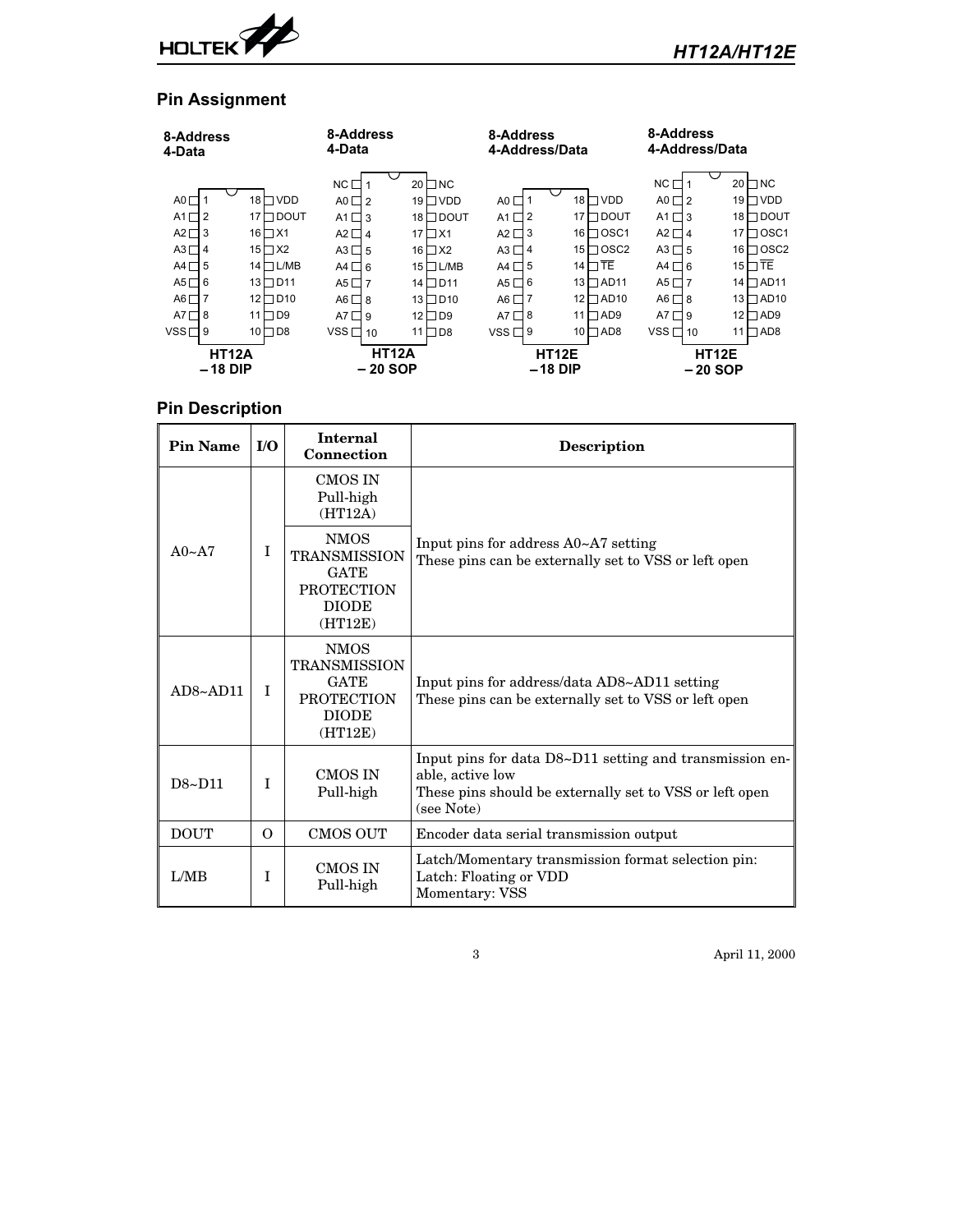

| Pin Name         | I/O | <b>Internal</b><br>Connection | <b>Description</b>                         |
|------------------|-----|-------------------------------|--------------------------------------------|
| TE               |     | <b>CMOS IN</b><br>Pull-high   | Transmission enable, active low (see Note) |
| OSC <sub>1</sub> | T   | <b>OSCILLATOR 1</b>           | Oscillator input pin                       |
| OSC <sub>2</sub> | O   | <b>OSCILLATOR 1</b>           | Oscillator output pin                      |
| X1               |     | <b>OSCILLATOR 2</b>           | 455kHz resonator oscillator input          |
| X2               | O   | <b>OSCILLATOR 2</b>           | 455kHz resonator oscillator output         |
| VSS              |     |                               | Negative power supply, grounds             |
| VDD              |     |                               | Positive power supply                      |

Note: D8~D11 are all data input and transmission enable pins of the HT12A.

TE is a transmission enable pin of the HT12E.

#### **Approximate internal connections**



## **Absolute Maximum Ratings**

| Supply Voltage $(HT12A)$ -0.3V to 5.5V                         |                                                               |
|----------------------------------------------------------------|---------------------------------------------------------------|
| Input Voltage $V_{SS}$ –0.3 to $V_{DD}$ +0.3V                  | Storage Temperature-50 $\rm ^{\circ}C$ to 125 $\rm ^{\circ}C$ |
| Operating Temperature-20 $\rm ^{\circ}C$ to 75 $\rm ^{\circ}C$ |                                                               |

| Supply Voltage $(HT12E)$ -0.3V to 13V                         |  |
|---------------------------------------------------------------|--|
| Storage Temperature-50 $\rm ^{\circ}C$ to 125 $\rm ^{\circ}C$ |  |

Note: These are stress ratings only. Stresses exceeding the range specified under "Absolute Maximum Ratings" may cause substantial damage to the device. Functional operation of this device at other conditions beyond those listed in the specification is not implied and prolonged exposure to extreme conditions may affect device reliability.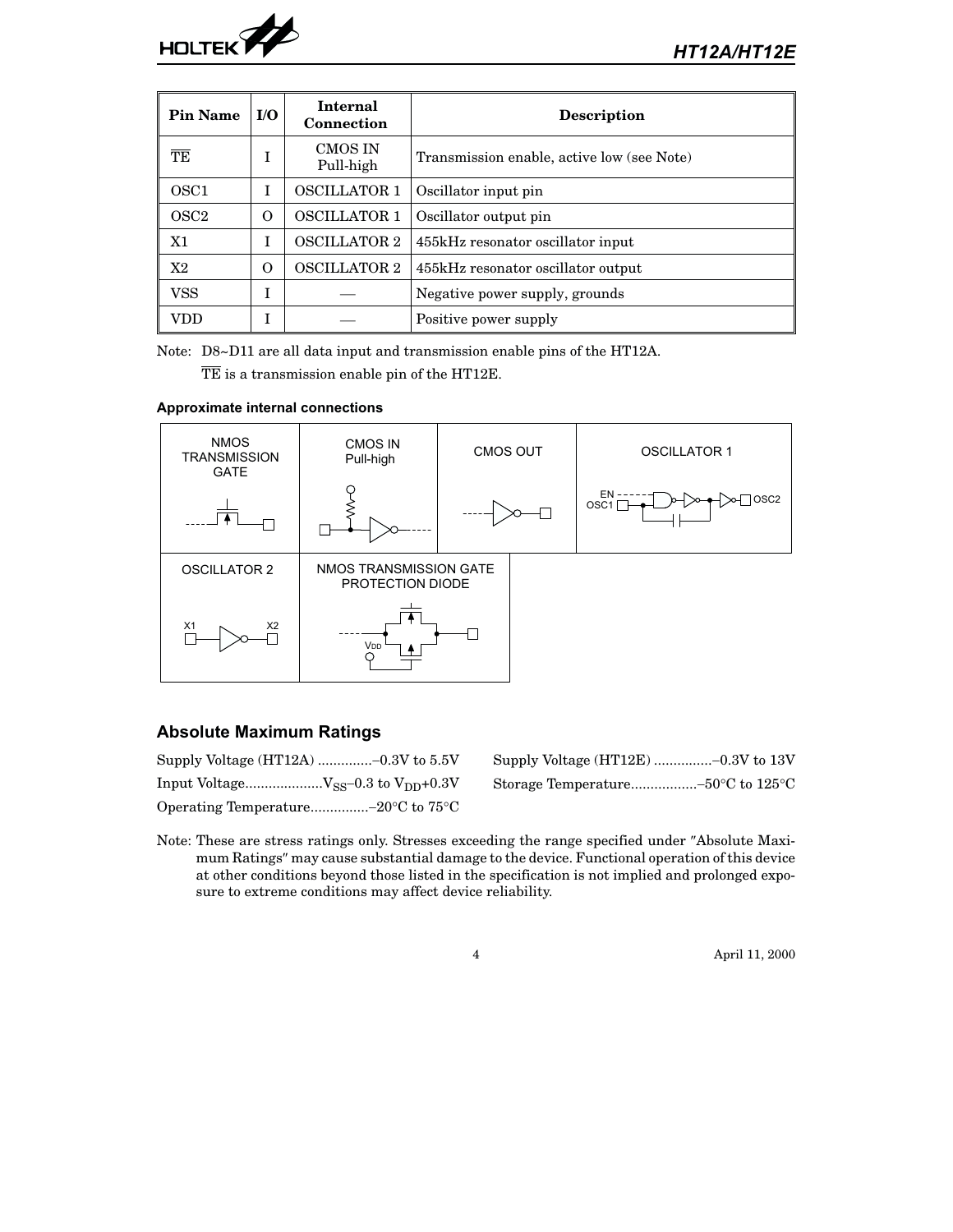

## **Electrical Characteristics**

| HT12A                 |                                |                   |                                |                |         |                    | $Ta=25^{\circ}\mathrm{C}$ |
|-----------------------|--------------------------------|-------------------|--------------------------------|----------------|---------|--------------------|---------------------------|
|                       |                                |                   | <b>Test Conditions</b>         |                |         |                    |                           |
| Symbol                | Parameter                      | $\mathbf{V_{DD}}$ | Conditions                     | Min.           | Typ.    | Max.               | Unit                      |
| <b>V<sub>DD</sub></b> | <b>Operating Voltage</b>       |                   |                                | 2.4            | 3       | 5                  | V                         |
|                       |                                | 3V                |                                |                | 0.1     | $\mathbf{1}$       | μA                        |
| $I_{\mathrm{STB}}$    | <b>Standby Current</b>         | 5V                | Oscillator stops               |                | 0.1     | $\mathbf 1$        | μA                        |
|                       |                                | 3V                | No load                        |                | 200     | 400                | $\mu A$                   |
| $I_{DD}$              | <b>Operating Current</b>       | 5V                | $f_{\rm OSC} = 455kHz$         |                | 400     | 800                | μA                        |
|                       |                                |                   | $V_{OH} = 0.9 V_{DD}$ (Source) | $-1$           | $-1.6$  |                    | mA                        |
| $I_{\rm DOUT}$        | <b>Output Drive Current</b>    | 5V                | $V_{OL} = 0.1 V_{DD}$ (Sink)   | $\overline{2}$ | $3.2\,$ |                    | mA                        |
| $V_{IH}$              | "H" Input Voltage              |                   |                                | $0.8V_{DD}$    |         | $V_{DD}$           | $\boldsymbol{\mathrm{V}}$ |
| $\rm V_{\rm IL}$      | "L" Input Voltage              |                   |                                | $\theta$       |         | 0.2V <sub>DD</sub> | V                         |
| $R_{DATA}$            | D8~D11 Pull-high<br>Resistance | 5V                | $V_{DATA}=0V$                  |                | 150     | 300                | $k\Omega$                 |

**HT12E** Ta=25 $^{\circ}$ C

|                         |                             |                    | <b>Test Conditions</b>          |              |                          |                    |           |
|-------------------------|-----------------------------|--------------------|---------------------------------|--------------|--------------------------|--------------------|-----------|
| <b>Symbol</b>           | Parameter                   | $\rm{V}_{\rm{DD}}$ | Conditions                      | Min.         | Typ.                     | Max.               | Unit      |
| $V_{DD}$                | <b>Operating Voltage</b>    |                    |                                 | 2.4          | 5                        | 12                 | V         |
|                         |                             | 3V                 |                                 |              | 0.1                      | $\mathbf 1$        | μA        |
| $I_{\mathrm{STB}}$      | <b>Standby Current</b>      | 12V                | Oscillator stops                |              | $\overline{2}$           | $\overline{4}$     | μA        |
|                         |                             |                    | No load                         |              | 40                       | 80                 | $\mu$ A   |
| $I_{DD}$                | <b>Operating Current</b>    | 12V                | $f_{\rm OSC} = 3kHz$            |              | 150                      | 300                | μA        |
|                         |                             | 5V                 | $V_{OH} = 0.9 V_{DD}$ (Source)  | $-1$         | $-1.6$                   |                    | mA        |
| $I_{\rm DOUT}$          | <b>Output Drive Current</b> |                    | $V_{OL} = 0.1 V_{DD}$ (Sink)    | $\mathbf{1}$ | $1.6\,$                  |                    | mA        |
| $\rm V_{IH}$            | "H" Input Voltage           |                    |                                 | $0.8V_{DD}$  | $\overline{\phantom{0}}$ | $V_{DD}$           | V         |
| $\rm V_{IL}$            | "L" Input Voltage           |                    |                                 | $\Omega$     |                          | 0.2V <sub>DD</sub> | V         |
| $f_{\rm{OSC}}$          | Oscillator Frequency        | 5V                 | $R_{\rm OSC} = 1.1 M\Omega$     |              | 3                        |                    | kHz       |
| $R_{\overline{\rm TE}}$ | TE Pull-high Resistance     | 5V                 | $V_{\overline{\text{TE}}} = 0V$ |              | 1.5                      | 3                  | $M\Omega$ |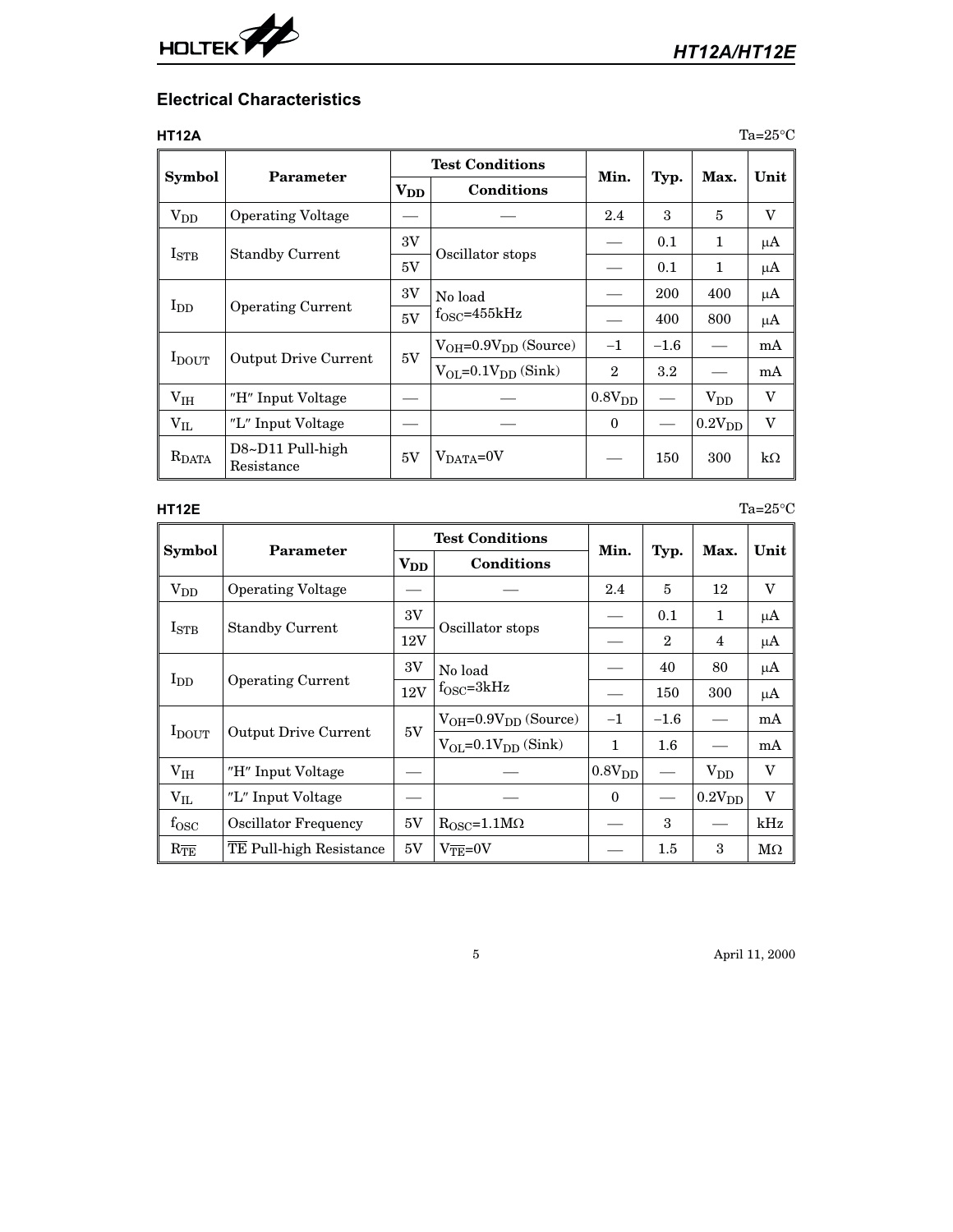

### **Functional Description**

#### **Operation**

The  $2^{12}$  series of encoders begin a 4-word transmission cycle upon receipt of a transmission enable (TE for the HT12E or D8~D11 for the HT12A, active low). This cycle will repeat itself as long as the transmission enable ( $\overline{\text{TE}}$  or D8~D11) is held low. Once the transmission enable returns high the encoder output completes its final cycle and then stops as shown below.



Transmission timing for the HT12E



Transmission timing for the HT12A (L/MB=Floating or VDD)



Transmission timing for the HT12A (L/MB=VSS)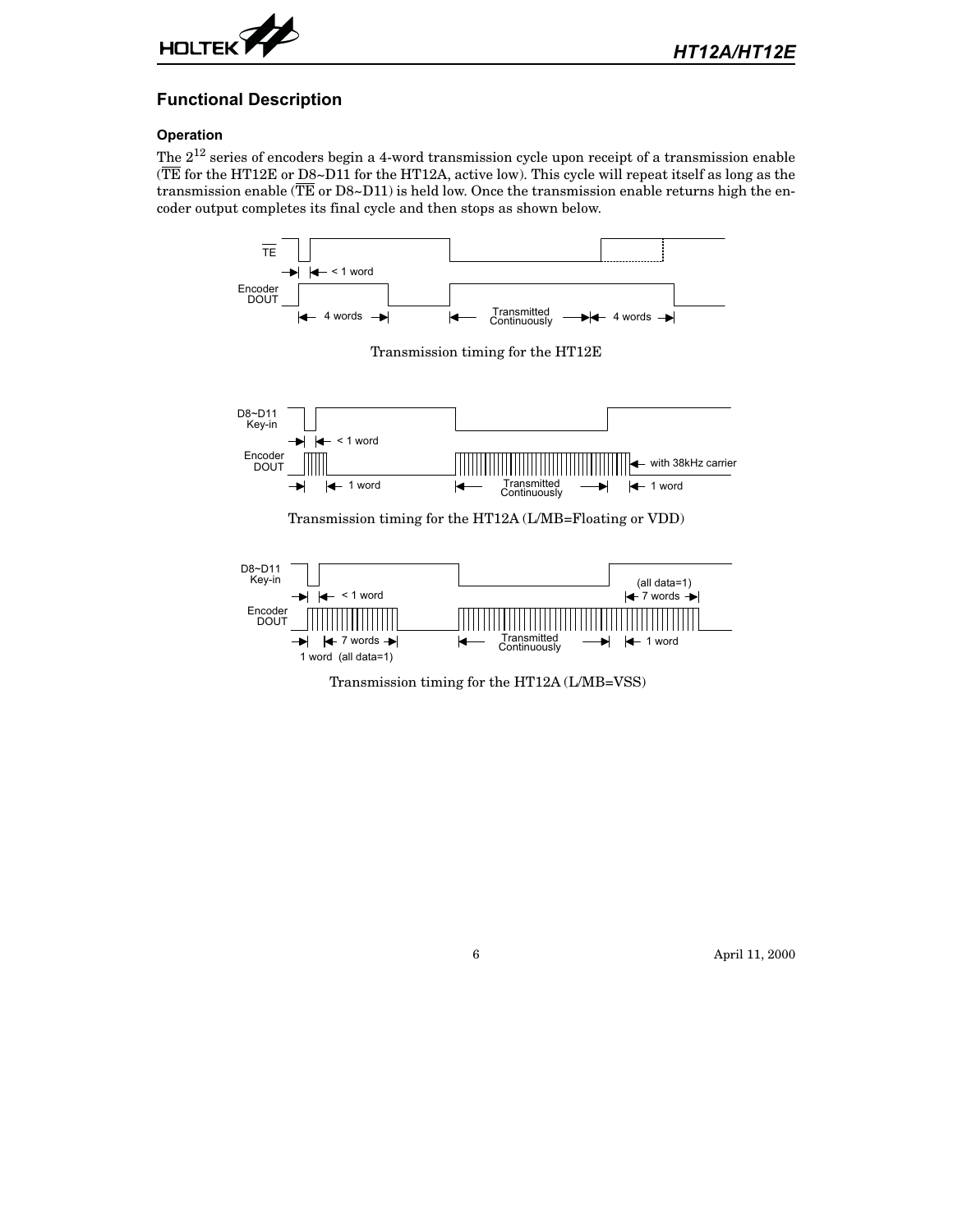

#### **Information word**

If L/MB=1 the device is in the latch mode (for use with the latch type of data decoders). When the transmission enable is removed during a transmission, the DOUT pin outputs a complete word and then stops. On the other hand, if L/MB=0 the device is in the momentary mode (for use with the momentary type of data decoders). When the transmission enable is removed during a transmission, the DOUT outputs a complete word and then adds 7 words all with the "1" data code.

An information word consists of 4 periods as illustrated below.



Composition of information

#### **Address/data waveform**

Each programmable address/data pin can be externally set to one of the following two logic states as shown below.



Address/Data bit waveform for the HT12E



Address/Data bit waveform for the HT12A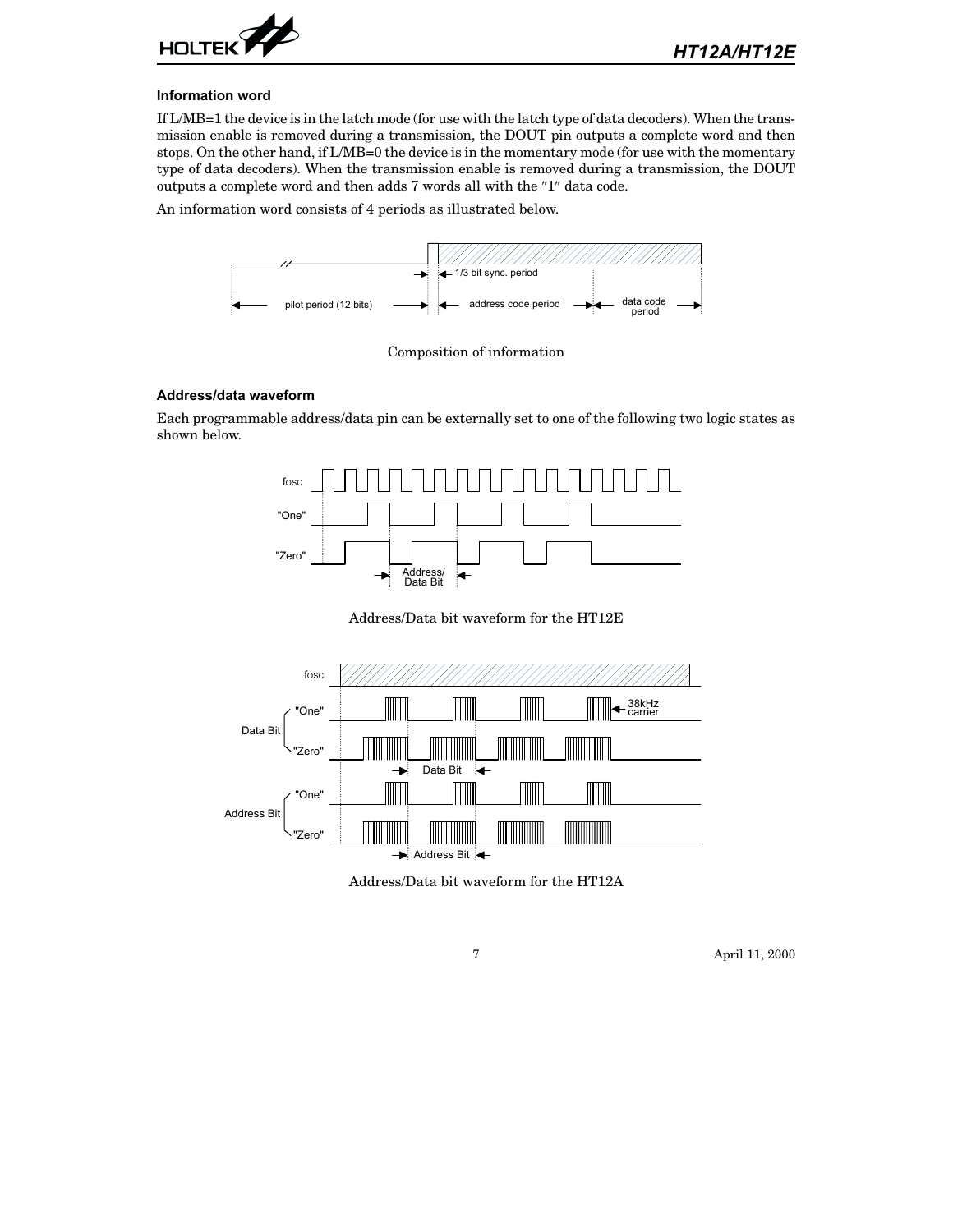

The address/data bits of the HT12A are transmitted with a 38kHz carrier for infrared remote controller flexibility.

#### **Address/data programming (preset)**

The status of each address/data pin can be individually pre-set to logic "high" or "low". If a transmission-enable signal is applied, the encoder scans and transmits the status of the 12 bits of address/data serially in the order A0 to AD11 for the HT12E encoder and A0 to D11 for the HT12A encoder.

During information transmission these bits are transmitted with a preceding synchronization bit. If the trigger signal is not applied, the chip enters the standby mode and consumes a reduced current of less than  $1\mu A$  for a supply voltage of 5V.

Usual applications preset the address pins with individual security codes using DIP switches or PCB wiring, while the data is selected by push buttons or electronic switches.

The following figure shows an application using the HT12E:



The transmitted information is as shown:

| $\parallel$ Pilot<br>œ | A0 | A1 | A2 | A3 | A4 | A5 | A6 | A7 | $\rm{AD8}$ |  | AD9   AD10   AD11 |
|------------------------|----|----|----|----|----|----|----|----|------------|--|-------------------|
| $\parallel$ Sync.      |    |    |    |    |    |    |    |    |            |  |                   |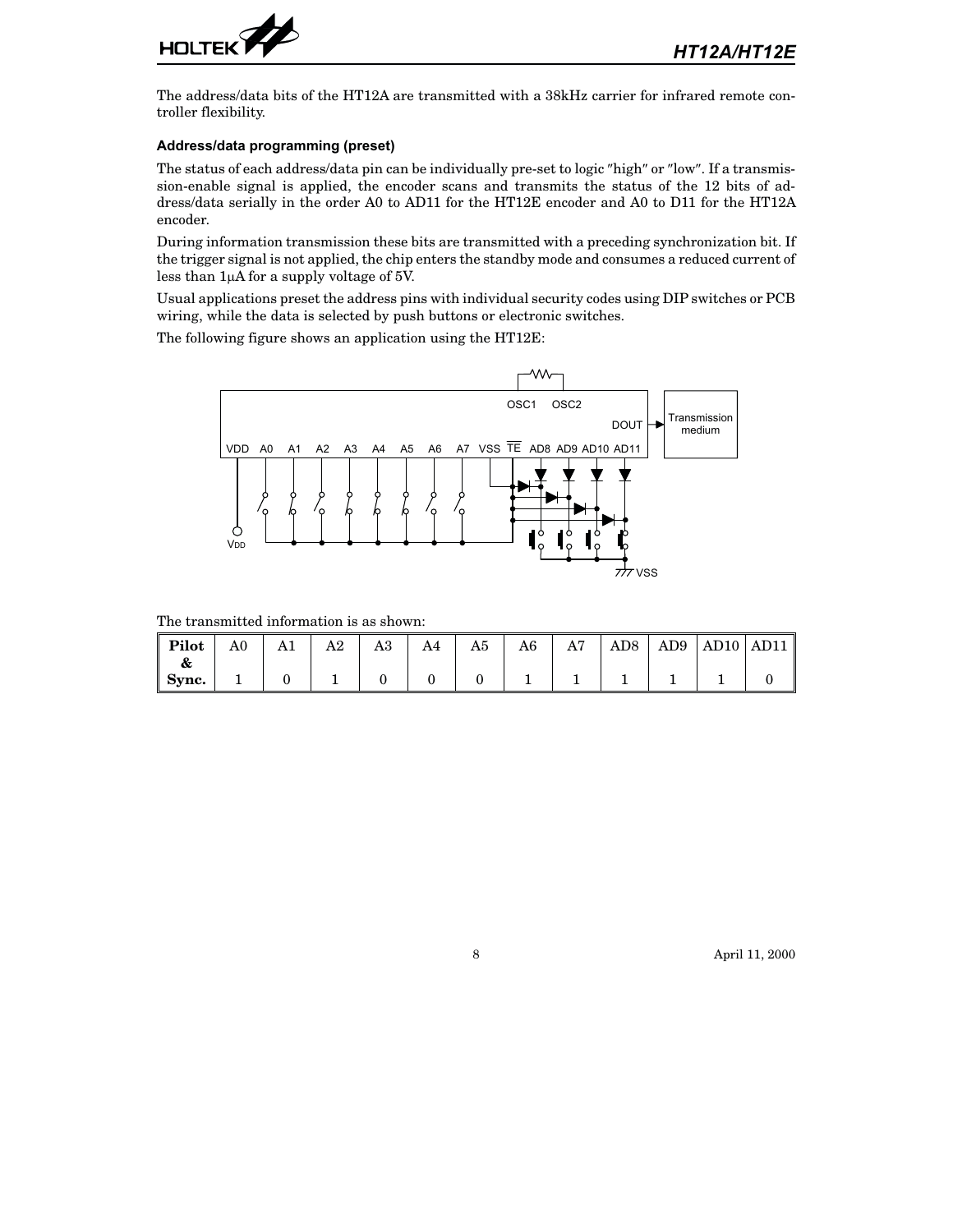

#### **Address/Data sequence**

The following provides the address/data sequence table for various models of the  $2^{12}$  series of encoders. The correct device should be selected according to the individual address and data requirements.

| Part No. |                | <b>Address/Data Bits</b> |    |              |    |    |    |    |                  |     |             |             |  |  |  |
|----------|----------------|--------------------------|----|--------------|----|----|----|----|------------------|-----|-------------|-------------|--|--|--|
|          |                |                          | റ  | $\mathbf{Q}$ |    | 5  | 6  | P  | 8                | 9   | 10          |             |  |  |  |
| HT12A    | A <sub>0</sub> | A1                       | A2 | A3           | A4 | A5 | A6 | A7 | $_{\mathrm{D8}}$ | D9  | ${\rm D}10$ |             |  |  |  |
| HT12E    | A0             | A1                       | A2 | A3           | A4 | A5 | A6 | A7 | AD8              | AD9 |             | AD10   AD11 |  |  |  |

#### **Transmission enable**

For the HT12E encoders, transmission is enabled by applying a low signal to the  $\overline{TE}$  pin. For the HT12A encoders, transmission is enabled by applying a low signal to one of the data pins D8~D11.

#### **Two erroneous HT12E application circuits**

The HT12E must follow closely the application circuits provided by Holtek (see the "Application circuits").

• Error: AD8~AD11 pins input voltage >  $\text{V}_{\text{DD}}$ +0.3V

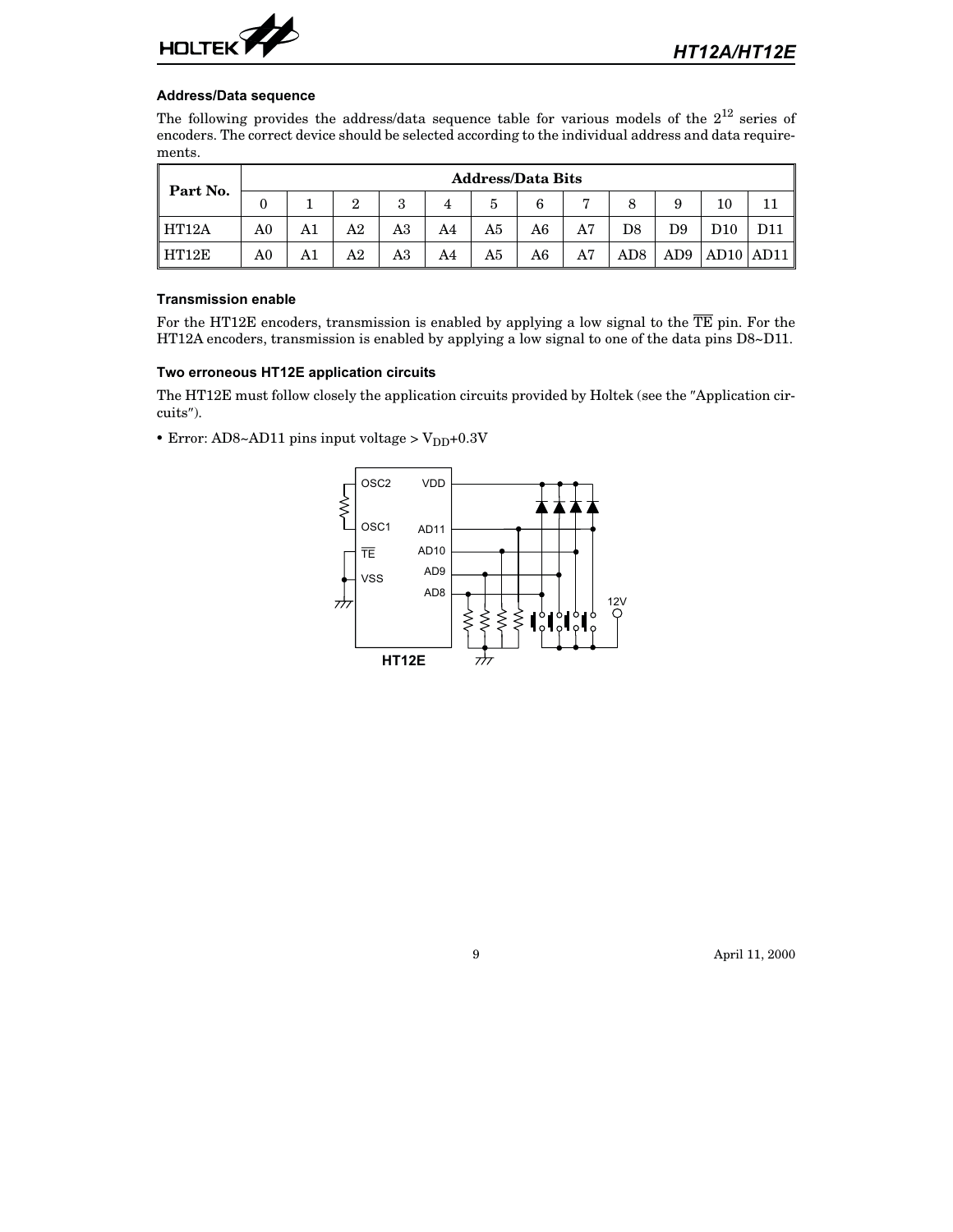

• Error: The IC's power source is activated by pins AD8~AD11



Note: D8~D11 are transmission enables of the HT12A. TE is the transmission enable of the HT12E.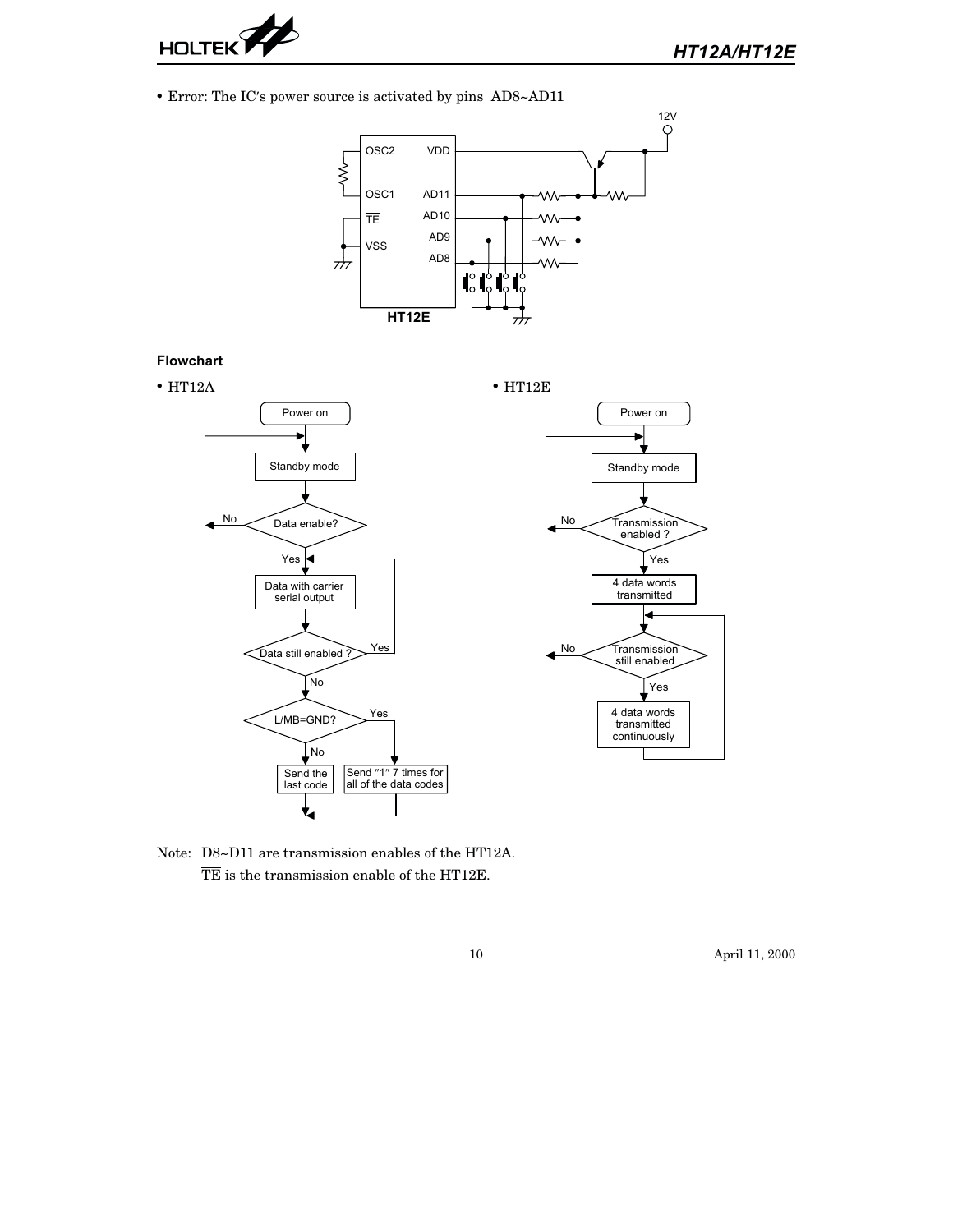

## **Oscillator frequency vs supply voltage**



The recommended oscillator frequency is  $f_{\rm OSCD}$  (decoder)  $\cong$   $50$   $f_{\rm OSCE}$  (HT12E encoder)  $\approx \frac{1}{2}$  $\frac{1}{3}$  f<sub>OSCE</sub> (HT12A encoder)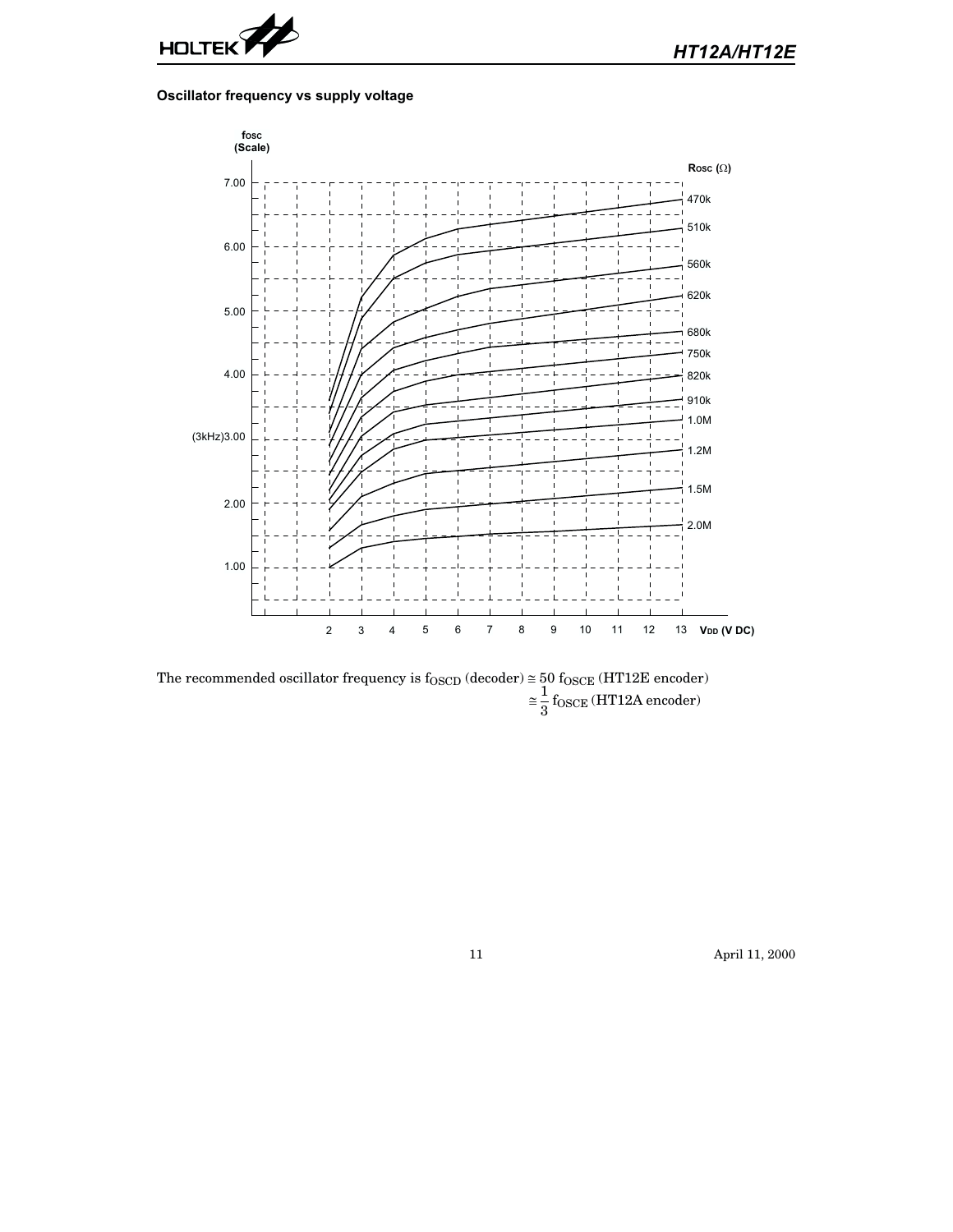

## **Application Circuits**



Note: Typical infrared diode: EL-1L2 (KODENSHI CORP.) Typical RF transmitter: JR-220 (JUWA CORP.)